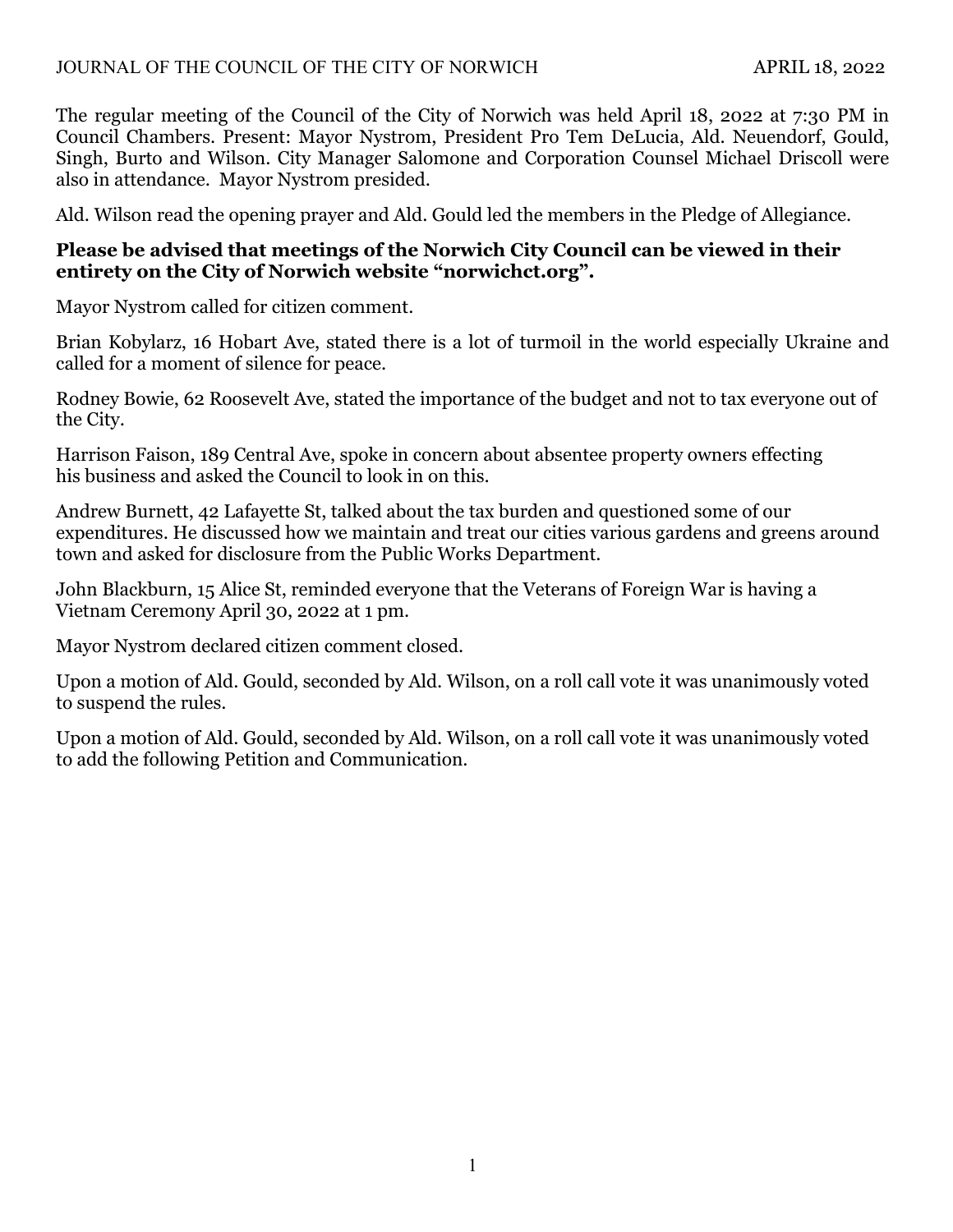#### **MEMORANDUM**

|                                                                                                                                                                                                                        | DATE:                                                                                                                                                                                                                                                                                                                                 | 4/14/2022                                                                                                                                                                                                                            |  |  |  |  |  |  |
|------------------------------------------------------------------------------------------------------------------------------------------------------------------------------------------------------------------------|---------------------------------------------------------------------------------------------------------------------------------------------------------------------------------------------------------------------------------------------------------------------------------------------------------------------------------------|--------------------------------------------------------------------------------------------------------------------------------------------------------------------------------------------------------------------------------------|--|--|--|--|--|--|
|                                                                                                                                                                                                                        | TO:                                                                                                                                                                                                                                                                                                                                   | <b>Betsy Barrett - City Clerk</b><br>City of Norwich, Connecticut                                                                                                                                                                    |  |  |  |  |  |  |
| FROM:<br>President Pro Tem Joseph A. DeLucia - Chairman<br><b>Public Safety Committee</b>                                                                                                                              |                                                                                                                                                                                                                                                                                                                                       |                                                                                                                                                                                                                                      |  |  |  |  |  |  |
|                                                                                                                                                                                                                        | CC:                                                                                                                                                                                                                                                                                                                                   | Peter A. Nystrom - Mayor<br><b>City of Norwich</b>                                                                                                                                                                                   |  |  |  |  |  |  |
|                                                                                                                                                                                                                        |                                                                                                                                                                                                                                                                                                                                       | <b>Esteemed Alderpersons</b><br><b>Norwich City Council</b>                                                                                                                                                                          |  |  |  |  |  |  |
|                                                                                                                                                                                                                        | Re:                                                                                                                                                                                                                                                                                                                                   | Record of vote on a recommendation to the City Council regarding a resolution to<br>send a letter of support to the Connecticut Legislature for proposed bill #43 "An<br>Act Concerning Funding for Regional Fire Training Schools". |  |  |  |  |  |  |
|                                                                                                                                                                                                                        | The Public Safety Sub-committee of the City Council held its regular meeting on April 13, 2022<br>to take up the Connecticut Legislature proposed bill #43 "An Act Concerning Funding for<br>Regional Fire Training Schools".                                                                                                         |                                                                                                                                                                                                                                      |  |  |  |  |  |  |
|                                                                                                                                                                                                                        | Present were President Pro Tem Joseph A. DeLucia, Alderwoman Stacy Gould and<br>Alderwoman Tracey Burto, as were several members of the Public Safety complex leadership<br>and members of the general public. After discussion by the members the following motion was<br>made by Alderwoman Gould and seconded by Alderwoman Burto; |                                                                                                                                                                                                                                      |  |  |  |  |  |  |
| "That the Public Safety Committee forward a favorable recommendation to the<br>City Council asking for a letter of support to the Connecticut Legislature<br>regarding the funding for Regional Fire Training Schools. |                                                                                                                                                                                                                                                                                                                                       |                                                                                                                                                                                                                                      |  |  |  |  |  |  |
|                                                                                                                                                                                                                        |                                                                                                                                                                                                                                                                                                                                       |                                                                                                                                                                                                                                      |  |  |  |  |  |  |

The vote was called for by the Chair, and recorded as 3-0 in the affirmative.

### Upon a motion of Ald. Burto, seconded by President Pro Tem DeLucia, on a roll call vote it was unanimously voted to add the following Resolution #4.

WHEREAS, Connecticut presently has nine regional fire training schools which provide training and other forms of assistance for the Norwich Fire Services and for fire services throughout the State of Connecticut; and

WHEREAS, these fire training schools have been funded for the most part from specific taxes or surcharges, including fees on insurance premiums; and

WHEREAS, legislation has been introduced at the General Assembly in recent years, including during the 2022 session of the General Assembly, which would appropriate monies from the General Fund to the Department of Emergencies Services and Public Protection for funding the state's nine regional training schools; and

WHEREAS, the Public Safety Subcommittee of the City Council at its regular meeting of April 13, 2022 adopted the following motion;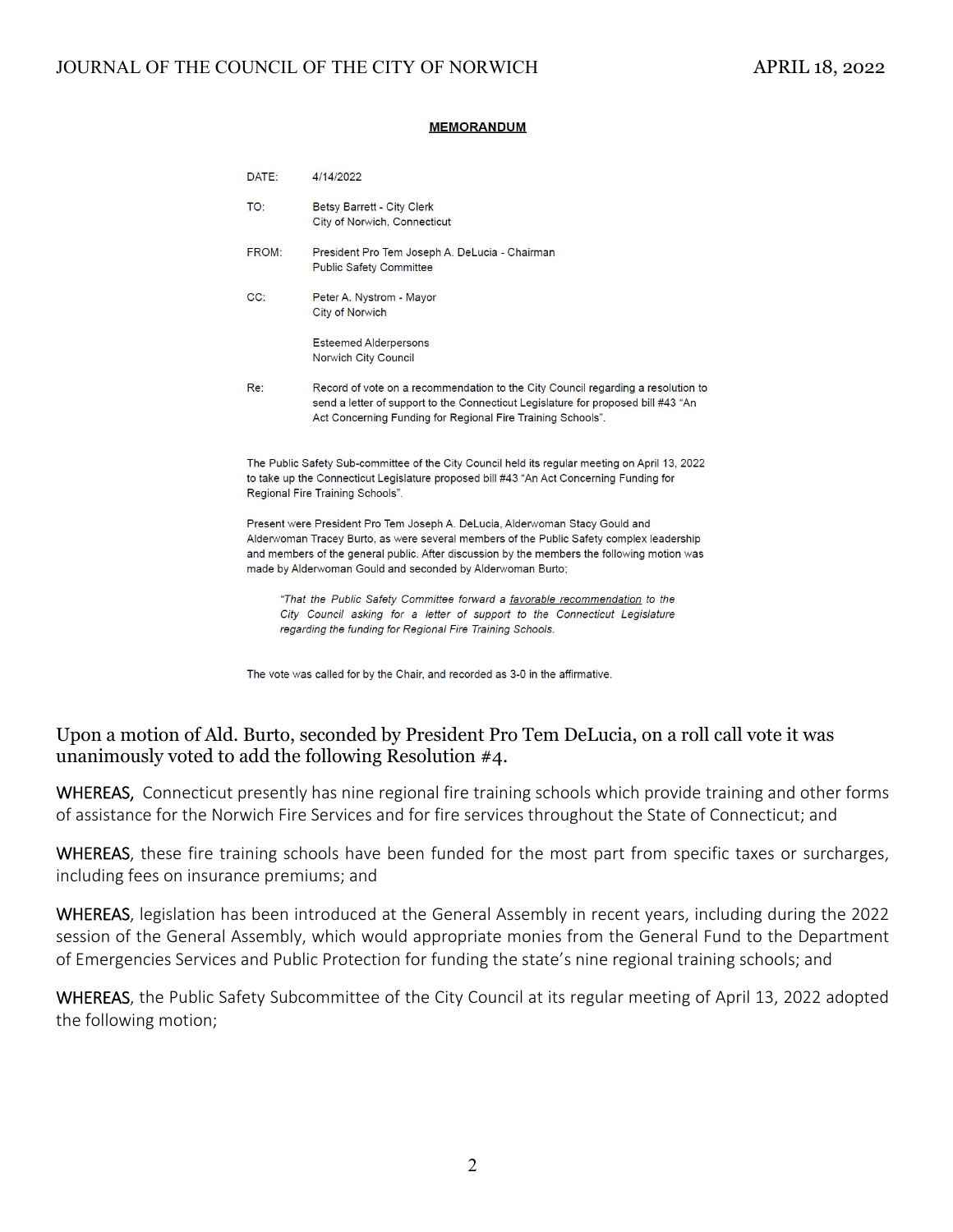"that the Public Safety Committee forward a favorable recommendation to the City Council asking for a letter of support to the Connecticut legislature regarding the funding of "Regional Fire Training Schools",

specifically addressing the pending legislation described as Proposed Bill No. 43, and any similar legislation which may be proposed adopting this approach.

NOW THEREFORE, BE IT RESOLVED BY THE COUNCIL OF THE CITY OF NORWICH, that a letter of support for Proposed Bill No. 43 "An Act Concerning Funding for Regional Fire Training Schools" be sent by the City Council through the Mayor Peter Albert Nystrom and the President Pro Tem and Chairman of the Public Safety Committee, Joseph A. DeLucia, to the legislative bodies of the Connecticut General Assembly by way of appropriate representatives thereof.

Upon a motion of Ald. Gould, seconded by Ald. Singh, on a roll call vote it was unanimously voted to add the heading Petition and Communication to the agenda.

Upon a motion of Ald. Gould, seconded by Ald. Burto, on a roll call vote it was unanimously voted to accept the following Petition and Communication.

#### **MEMORANDUM**

| DATE: | 4/14/2022                                                                                                                                                                                                                            |
|-------|--------------------------------------------------------------------------------------------------------------------------------------------------------------------------------------------------------------------------------------|
| TO:   | Betsy Barrett - City Clerk<br>City of Norwich, Connecticut                                                                                                                                                                           |
| FROM: | President Pro Tem Joseph A. DeLucia - Chairman<br><b>Public Safety Committee</b>                                                                                                                                                     |
| CC:   | Peter A. Nystrom - Mayor<br>City of Norwich                                                                                                                                                                                          |
|       | <b>Esteemed Alderpersons</b><br>Norwich City Council                                                                                                                                                                                 |
| Re:   | Record of vote on a recommendation to the City Council regarding a resolution to<br>send a letter of support to the Connecticut Legislature for proposed bill #43 "An<br>Act Concerning Funding for Regional Fire Training Schools". |
|       | The Public Safety Sub-committee of the City Council held its regular meeting on April 13, 2022                                                                                                                                       |

ril 13, 2022 to take up the Connecticut Legislature proposed bill #43 "An Act Concerning Funding for Regional Fire Training Schools".

Present were President Pro Tem Joseph A. DeLucia, Alderwoman Stacy Gould and Alderwoman Tracey Burto, as were several members of the Public Safety complex leadership and members of the general public. After discussion by the members the following motion was made by Alderwoman Gould and seconded by Alderwoman Burto;

"That the Public Safety Committee forward a favorable recommendation to the City Council asking for a letter of support to the Connecticut Legislature regarding the funding for Regional Fire Training Schools.

The vote was called for by the Chair, and recorded as 3-0 in the affirmative.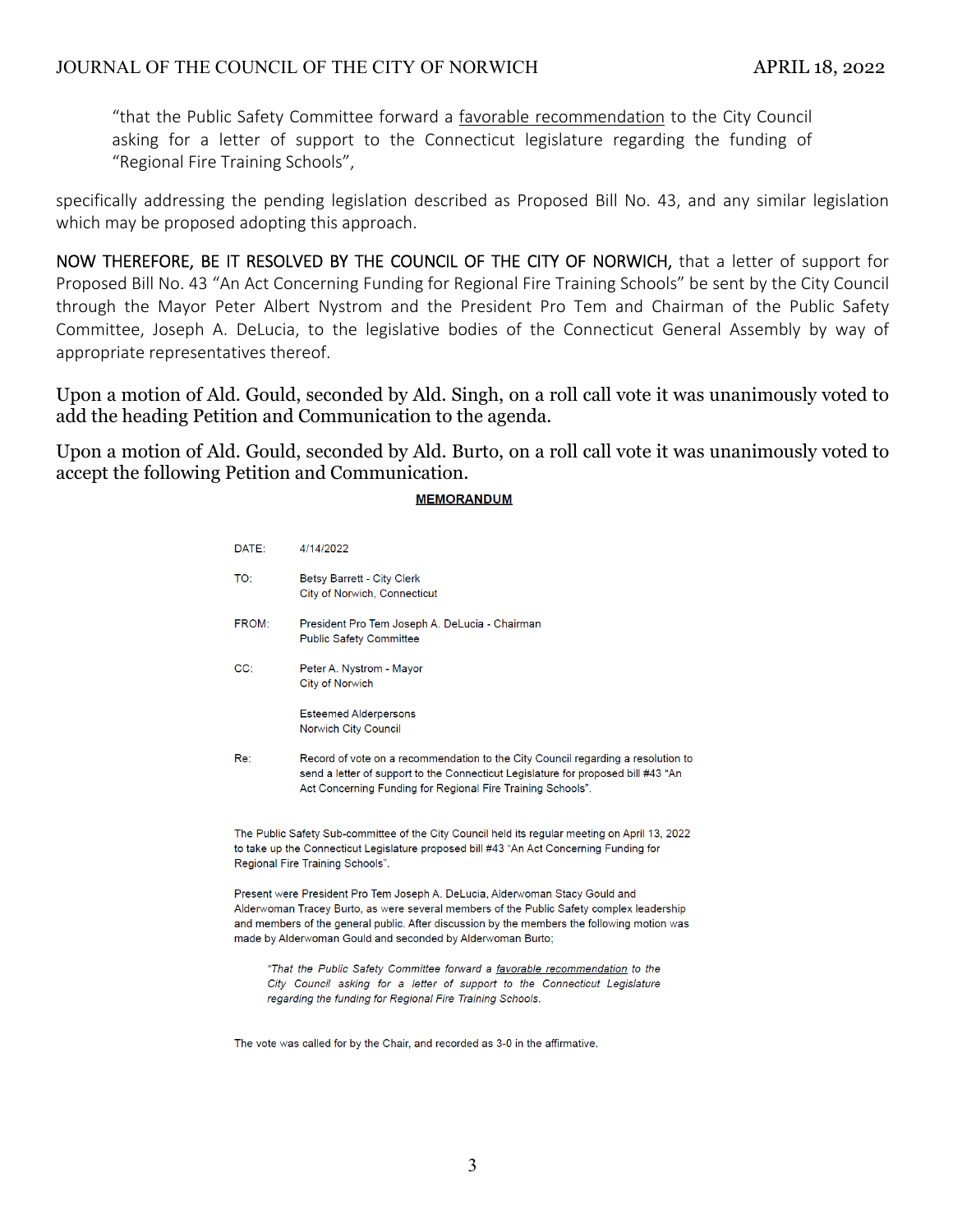#### **CITY MANAGERS REPORT**

**To:** Mayor Nystrom and members of the City Council **From:**  John Salomone, City Manager **Subject:** City Manager's Report **Date:** April 18, 2022

Meetings attended were with State representatives and legislators, Southeastern Council of Governments (SECCOG), Southeastern Area Transit (SEAT), Connecticut Conference of Municipalities (CCM) Legislative Committee and Board of Directors Meeting, Connecticut Interlocal Risk Management Agency (CIRMA) Board of Directors Meeting, Parking Commission, NPU‐City Coordination Meeting, NCDC Board meeting, Public Safety Committee and Budget Hearings. I also attended the memorial service for the 60<sup>th</sup> anniversary of the Van Tassel fire hosted by the Norwich Fire Department where a memorial street sign was unveiled to commemorate the event. Captain William Sheridan and Firefighters Carl Burke, Leonard Counihan and Edward Romano lost their lives in the devastating explosion on April 3, 1962.

Governor Ned Lamont announced the City, in partnership with Mattern Construction Inc. was approved for a \$2,000,000 CT Communities Challenge Grant for the former YMCA property at 337 to 355 Main Street. This prominent gateway property into the City will be redeveloped and adaptively reuse the former YMCA into approximately 20,000 sq. ft. of office and retail space and 5,000 sq. ft. of storage space. Norwich Public Works Department submitted the application for the Connecticut Communities Challenge program in January 2022. It is matched approximately dollar-for-dollar by private and other non-state funding.

Norwich Public Works has hired Wingman Goose Control to make Brown Park unwelcome to geese and ducks. Dozens of geese and ducks have made Brown Park their home over the past several years. Signs at the park list the hazards of feeding the ducks in addition to polluting the water. Beau, a 2‐year‐old border collie is a trained herding dog whose effort is to rid the park of unwanted water fowl and the mess they leave behind.

Norwich Human Services gave out 15 laptops and cases to high school Juniors and Seniors for their future college endeavors from the American Rescue Plan Act (ARPA). They also supplied internet access codes to 118 low-income residents and families. The program called LINK (Linking Internet to Norwich Kids) was funded through a grant from the Chelsea‐Groton Foundation.

Thank you to the Society of the Founders of Norwich for the loan of the 1768 desk of Reverend John Tyler, Rector of Christ Church in Norwich for 54 years. It originally came from England and was brought from Wallingford, CT to Norwich by an ox team about 1768. The 91" desk is on display in the hallway outside the City Manager's office.

I have attached the City Departments, and Otis Library reports for quarter ending March 31, 2022 and the Fire Chiefs Report from the April Public Safety Meeting. **Quarterly reports** 

# **Fire Chiefs Report**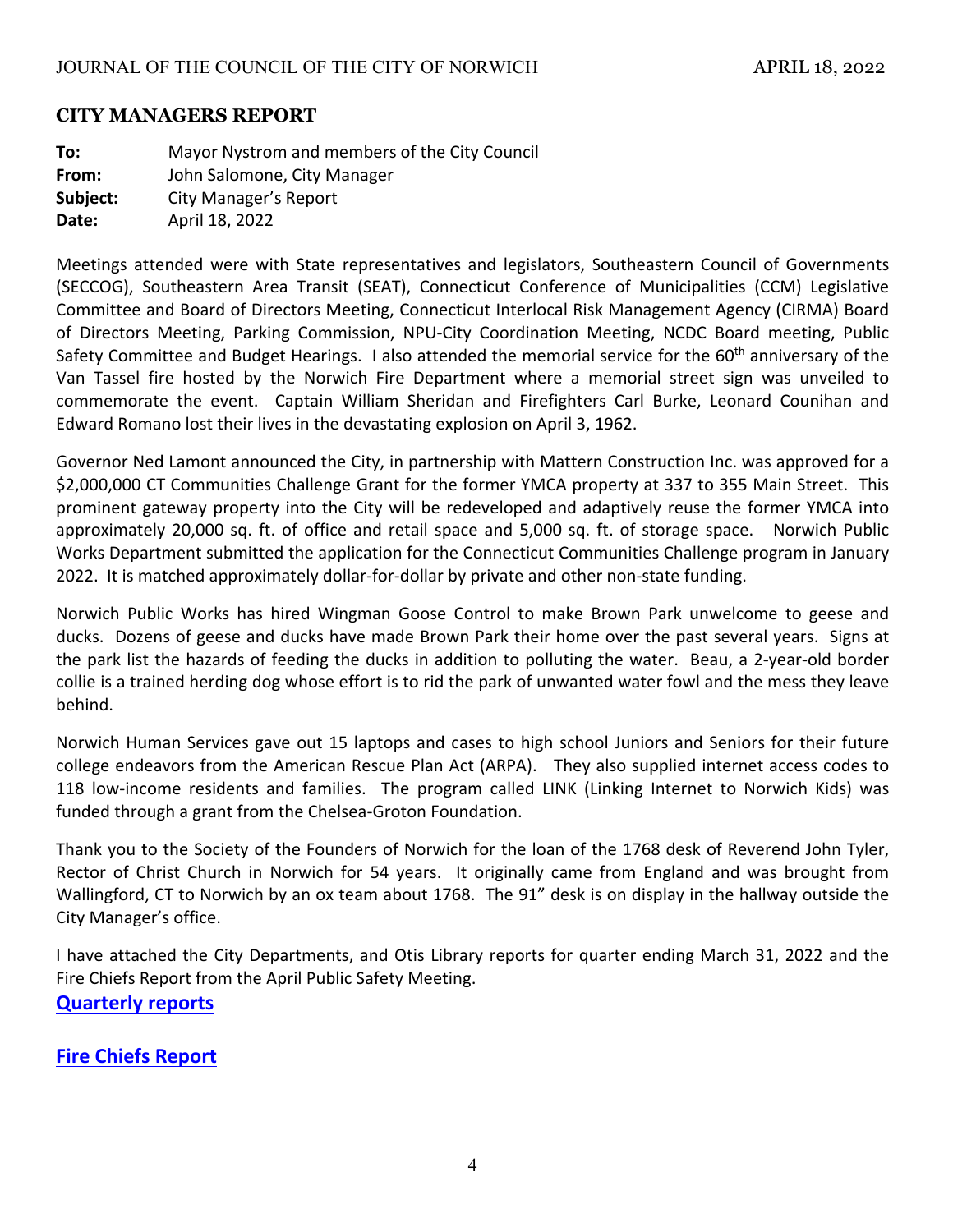#### **Please be advised that meetings of the Norwich City Council can be viewed in their entirety on the City of Norwich website "norwichct.org".**

Mayor Nystrom called for citizen comment on resolutions.

Rodney Bowie, 62 Roosevelt Ave, spoke against Resolution #3.

Mark Block, 138 Main St, Counsel for NCDC, stated NCDC filed an application with the Department of Transportation to confirm NCDC status in Norwich under CGS 8-188 allowing them to file documents for the Business Park North.

Mayor Nystrom declared citizen comment closed.

Upon a motion of Ald. Singh, seconded by Ald. Wilson, on a roll call vote it was unanimously voted to adopt the following resolution introduced by City Manager Salomone.

**WHEREAS,** the City Manager John L. Salomone has appointed with Councils approval as a **regular member** to the Norwich Housing Authority for a term to expire on 10/31/26 or until a successor is appointed;

Kenneth Scandariato (D)

**NOW, THEREFORE, BE IT RESOLVED** that the Council of the City of Norwich hereby acknowledges the appointment of the above named to the Norwich Housing Authority.

Upon a motion of Ald. Gould, seconded by Ald. Singh, on a roll call vote it was unanimously voted to adopt the following resolution introduced by Mayor Nystrom, Ald. Gould and Wilson.

### **A RESOLUTION CONFIRMING NORWICH COMMUNITY DEVELOPMENT CORPORATION AS A DEVELOPMENT AGENCY OF THE CITY OF NORWICH UNDER SECTION 8-188 OF THE CONNECTICUT GENERAL STATUTES**

**WHEREAS**, Sections 8-186 through 8-200 of Chapter 132 of the Connecticut General Statutes, as amended, authorizes municipalities to establish a development agency and prepare a project plan pursuant to Chapter 132; and

**WHEREAS,** the Norwich Community Development Corporation has been a designated development agency of the City of Norwich since a resolution of the City Council of the City of Norwich on April 5, 1971; and

**WHEREAS**, as a Development Agency for the City of Norwich, Norwich Community Development Corporation has, from time to time, performed certain projects and obtained grants on behalf of the City of Norwich under the provisions of Chapter 132; and

**WHEREAS**, the Norwich Community Development Corporation is engaged in the development of 384 acres of industrially zoned land for certain uses including offshore wind and advanced & green manufacturing known as Business Park North; and

**WHEREAS,** the Department of Transportation has published a "Notice of Funding Opportunities for the Department of Transportation's National Infrastructure Investments (i.e., the Rebuilding American Infrastructure with Sustainability and Equity (RAISE) Grant Program" (the "NOFO"); and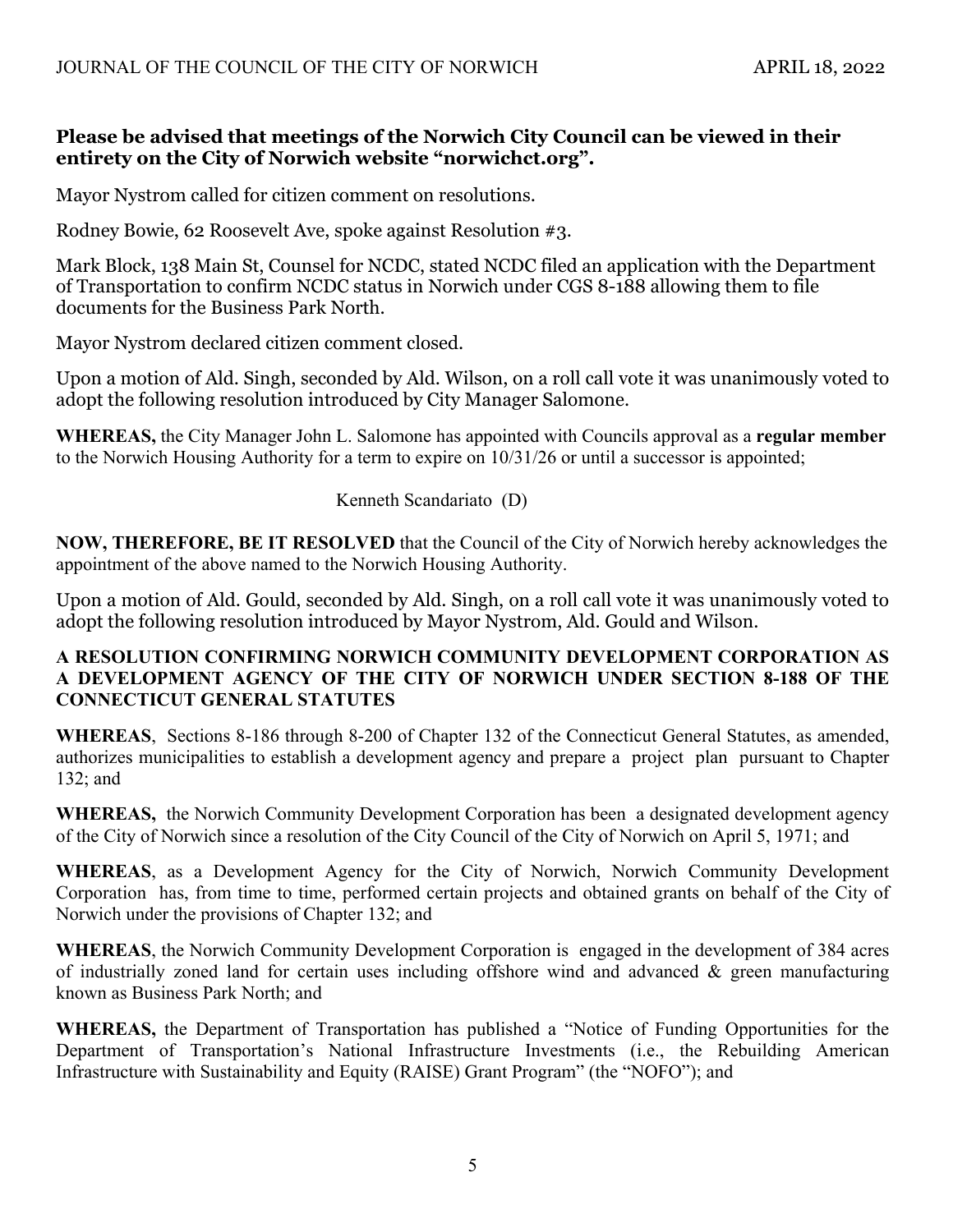**WHEREAS,** qualifying applicants for RAISE Grants include "units of local government"; and

**WHEREAS**, as the development agency of the City of Norwich under Section 8-188 of the Connecticut General Statutes, Norwich Community Development Corporation would qualify as a unit of local government; and

**WHEREAS**, the Norwich Community Development Corporation has filed an application for a RAISE Grant, which, if obtained, could provide up to \$24,723,770 for the proposed ramp and industrial road at the Exit 18 interchange from Interstate Route 395 onto Connecticut State Route 97 along with the construction of a new public industrial access rod to open up Business Park North, all of which is in the best interests of the City of Norwich and will help to revitalize the City through economic growth and job opportunities.

**NOW, THEREFORE, BE IT RESOLVED** that the Norwich City Council does confirm the appointment of the Norwich Community Development Corporation as a development agency under Section 8-188 for a development project, as defined in said statute, and known as "Business Park North", and further resolves as follows:

 (a) Norwich Community Development Corporation, acting through its President, is authorized to fulfill all of the requirements for the obtaining of a RAISE Grant under the NOFO;

 (b) Norwich Community Development Corporation is authorized to file such requests for approval from the Commissioner of Economic Development as may be required under Connecticut General Statute Section 8-188.

 (c) Norwich Community Development Corporation is further authorized and directed to prepare such project plan as is required under Connecticut General Status Section 8-189 and follow such statutory procedures as may be required thereunder for approval of such plan.

Upon a motion of Ald. Gould, seconded by Ald. Wilson, on a roll call vote it was unanimously voted to adopt the following resolution introduced by Mayor Nystrom, Ald. Gould and Wilson.

WHEREAS, Connecticut General Statute § 8-30j provides that at least once every five years each municipality shall prepare or amend and adopt an affordable housing plan for the municipality which plan shall, among other things, specify how the municipality intends to increase the number of affordable housing developments in the municipality; and

WHEREAS, the City of Norwich, through its Departments of Community Development, Planning, Neighborhood Services, and Human Services in collaboration with the Norwich Housing Authority and the Southeastern Connecticut Council of Governments, has prepared a City of Norwich Affordable Housing Plan (Plan) for the council to consider for adoption and on April 8, 2022 caused a copy of the same to be filed with the Office of the City Clerk; and

WHEREAS, said Plan after adoption by the Council of the City of Norwich is to be filed with the Commissioner of Housing on or before June 1, 2022; and

WHEREAS, a municipality may hold a public informational meeting and/or public hearing to inform residents about the process of preparing the Plan provided a public hearing takes place at least 35 days after the filing of the draft copy of the Plan in the Office of the Town Clerk; and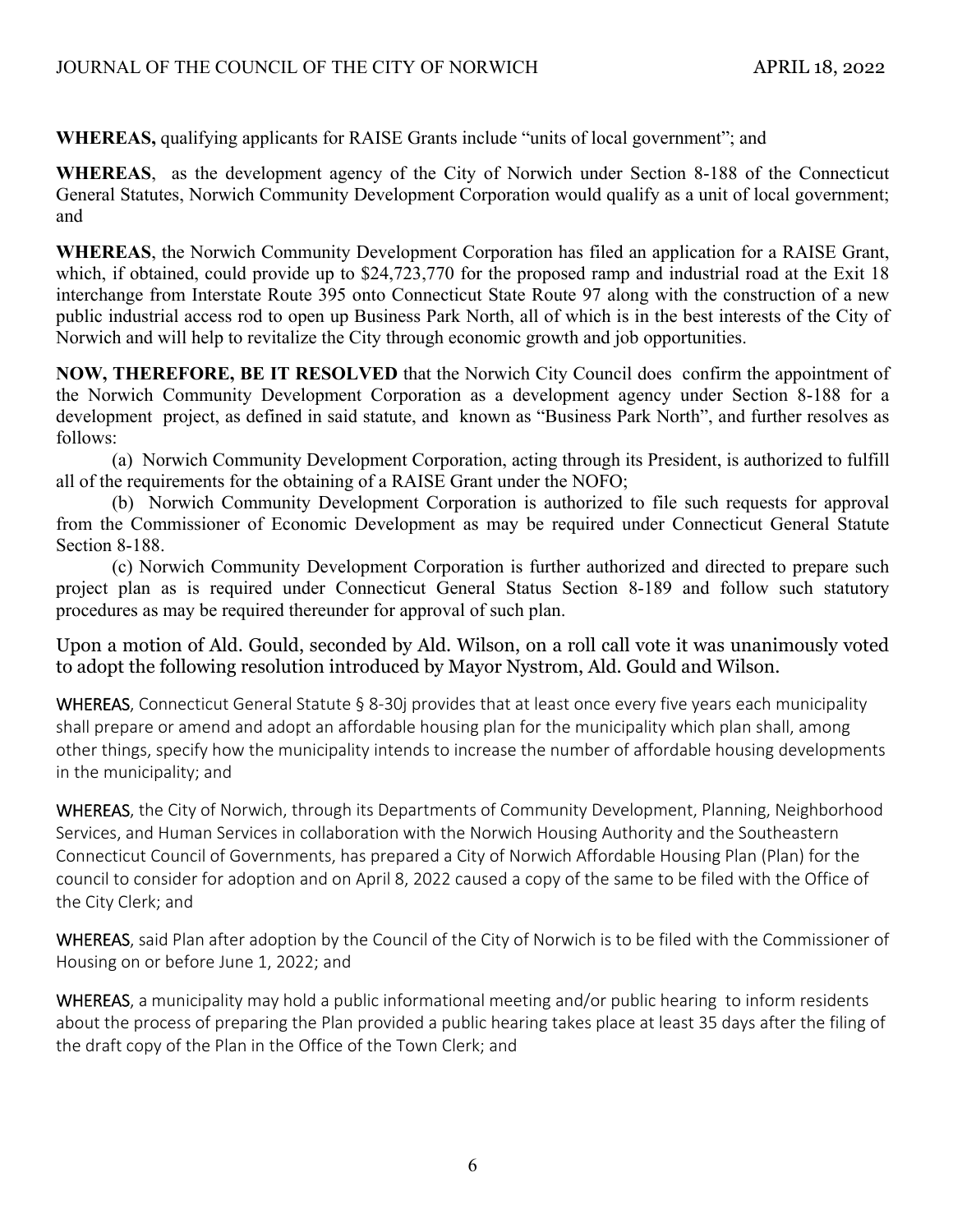# JOURNAL OF THE COUNCIL OF THE CITY OF NORWICH APRIL 18, 2022

WHEREAS, the second meeting of the Council of the City of Norwich for May 2022 is scheduled to be held May 16, 2022 and the Council finds it would be of assistance to it and to the residents of the City of Norwich to hold a public hearing prior to adoption of the Plan anticipating that the Council will consider and possibly adopt the plan at the May 16, 2022 council meeting.

NOW THEREFORE BE IT RESOLVED BY THE COUNCIL OF THE CITY OF NORWICH that a public hearing to consider the proposed Affordable Housing Plan of the City of Norwich, copies of which are available at the Office of the City Clerk, be and hereby is scheduled for 7:30 pm in City Council Chambers on May 16, 2022 at the Council meeting; and

BE IT FURTHER RESOLVED BY THE COUNCIL OF THE CITY OF NORWICH that a resolution adopting the Plan and authorizing and directing City Manager John Salomone and/or Director of Planning and Neighborhood Services Deanna Rhodes, to submit the City of Norwich Affordable Housing Plan in an appropriate and timely fashion be presented at the May 16, 2022 meeting.

# Draft Affordable Housing Plan

Upon a motion of Ald. Burto, seconded by Ald. Gould, on a roll call vote it was unanimously voted to put the following resolution introduced by President Pro Tem DeLucia, Ald. Gould and Burto. Upon a motion of President Pro Tem DeLucia, seconded by Ald. Gould, on a roll call vote it was unanimously voted to amend the following resolution to remove in the last paragraph "for Proposed Bill No. 43 "An Act Concerning".

WHEREAS, Connecticut presently has nine regional fire training schools which provide training and other forms of assistance for the Norwich Fire Services and for fire services throughout the State of Connecticut; and

WHEREAS, these fire training schools have been funded for the most part from specific taxes or surcharges, including fees on insurance premiums; and

WHEREAS, legislation has been introduced at the General Assembly in recent years, including during the 2022 session of the General Assembly, which would appropriate monies from the General Fund to the Department of Emergencies Services and Public Protection for funding the state's nine regional training schools; and

WHEREAS, the Public Safety Subcommittee of the City Council at its regular meeting of April 13, 2022 adopted the following motion;

"that the Public Safety Committee forward a favorable recommendation to the City Council asking for a letter of support to the Connecticut legislature regarding the funding of "Regional Fire Training Schools",

specifically addressing the pending legislation described as Proposed Bill No. 43, and any similar legislation which may be proposed adopting this approach.

NOW THEREFORE, BE IT RESOLVED BY THE COUNCIL OF THE CITY OF NORWICH, that a letter of support for funding for regional fire training schools be sent by the City Council through the Mayor Peter Albert Nystrom and the President Pro Tem and Chairman of the Public Safety Committee, Joseph A. DeLucia, to the legislative bodies of the Connecticut General Assembly by way of appropriate representatives thereof.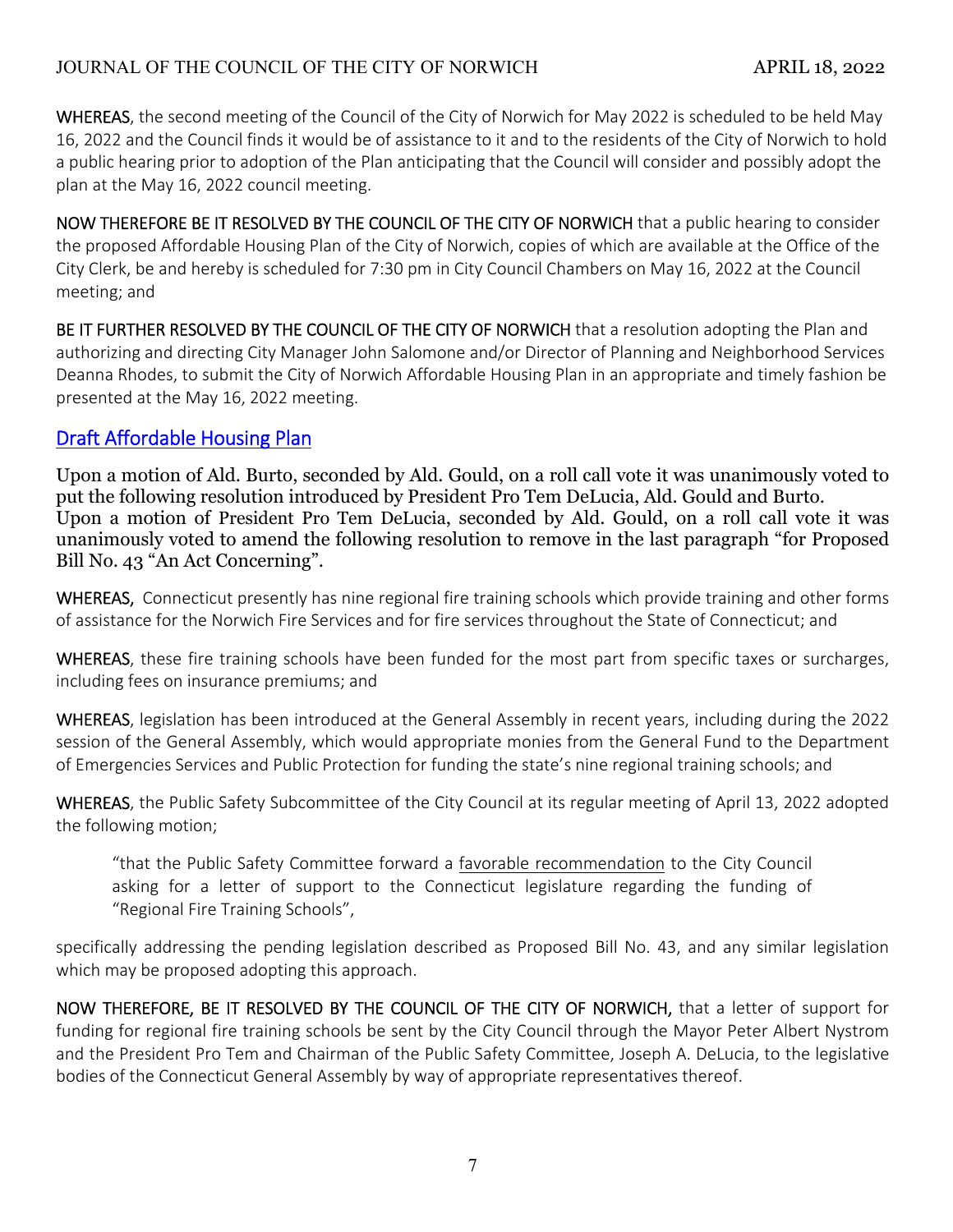Motion passes on a roll call vote of 7-0.

Upon a motion of Ald. Singh, seconded by Ald. Gould, it was unanimously voted to waive the full reading of the text send a referral to the Commission on the City Plan and set a public hearing on June 6, 2022 at 7:30 pm for the second reading and action for the following ordinance introduced by Mayor Nystrom, President Pro Tem DeLucia, Ald. Gould and Wilson.

### AN ORDINANCE PROVIDING FOR THE ABATEMENT OF REAL ESTATE TAXES ON REAL PROPERTY IMPROVEMENTS FOR THE HISTORIC REDEVELOPMENT AND REUSE OF THE HALE MILL PURSUANT TO CONNECTICUT GENERAL STATUTE § 12‐127a

WHEREAS, the Council of the City of Norwich seeks to encourage stability of the city, encourage tourism, and improve the quality of life for the residents of Norwich through the adaptive reuse, rehabilitation, and preservation of the historic and architecturally important resources that reflect Norwich's rich history; and

WHEREAS, the Hale Mill is a focal structure of the Village of Yantic and, as the Williams Flannel Mills was designated as a historic mill site in the "Feasibility and Planning Study: The Historic Mills of Norwich, Connecticut" published by the city of Norwich in 1992; and

WHEREAS, the Council of the City of Norwich wishes to encourage the adoptive reuse and rehabilitation of the Hale Mill located at 140 Yantic Road in Yantic for an economically viable project; and

WHEREAS, Mill Development CT, LLC purchased the Mill and will begin renovations shortly with an anticipated completion date of December 31, 2025; and

WHEREAS, Mill Development CT, LLC has obtained the necessary local land use approvals for the redevelopment and conversion of the Mill building for a historically appropriate use; and

WHEREAS, Mill Development CT, LLC intends to utilize Federal Historic Rehabilitation Tax Credits which require the Mill to remain income producing for a minimum of five years; and

WHEREAS, the Council of the City of Norwich, finds that the Mill is historically and architecturally meritorious and it has authority pursuant to Section 12‐127a of the Connecticut General Statutes and Sec. 7‐121.5 of the Norwich Code of Ordinances to abate real estate tax revenue in whole or in part for such historic mill structures; and

WHEREAS, the Norwich Commission on the City Plan has determined that both the redevelopment of the Mill and the associated abatement of real estate taxes is consistent with the City's mill enhancement program.

NOW THEREFORE, BE IT ORDAINED BY THE COUNCIL OF THE CITY OF NORWICH that real estate taxes on real property improvements associated with the historic redevelopment and adaptive reuse of the Mill shall be abated for a period of 15 years during its renovation (the "Construction Period"). The Construction Period shall commence at the time of the issuance of the first building permit for new construction after the date of approval of this ordinance but no later than December 31, 2022. The Construction Period shall terminate on December 31, 2025; and